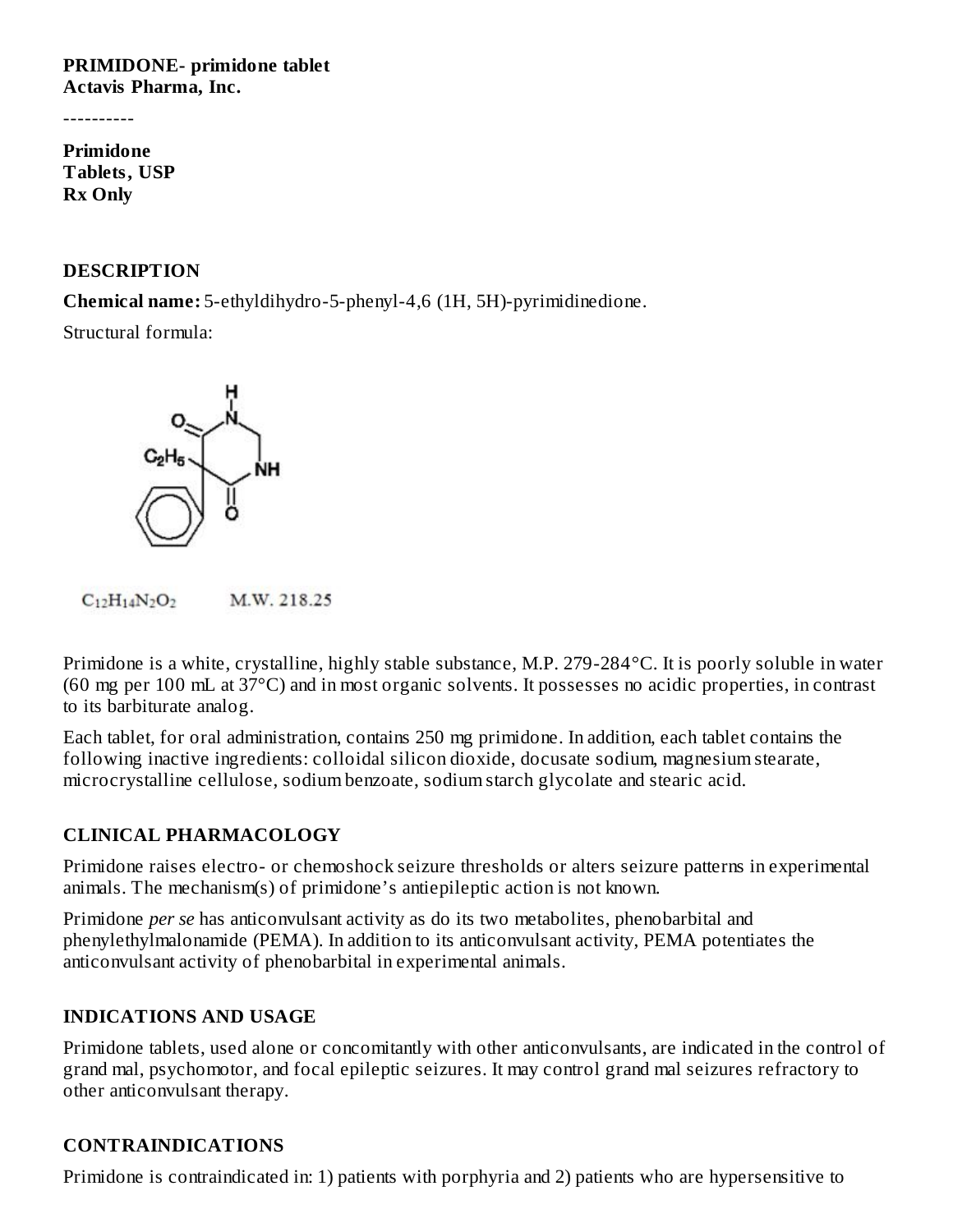# **WARNINGS**

The abrupt withdrawal of antiepileptic medication may precipitate status epilepticus. The therapeutic efficacy of a dosage regimen takes several weeks before it can be assessed.

# **Suicidal Behavior and Ideation**

Antiepileptic drugs (AEDs), including primidone, increase the risk of suicidal thoughts or behavior in patients taking these drugs for any indication. Patients treated with any AED for any indication should be monitored for the emergence or worsening of depression, suicidal thoughts or behavior, and/or any unusual changes in mood or behavior.

Pooled analyses of 199 placebo-controlled clinical trials (mono- and adjunctive therapy) of 11 different AEDs showed that patients randomized to one of the AEDs had approximately twice the risk (adjusted Relative Risk 1.8, 95% CI:1.2, 2.7) of suicidal thinking or behavior compared to patients randomized to placebo. In these trials, which had a median treatment duration of 12 weeks, the estimated incidence rate of suicidal behavior or ideation among 27,863 AED-treated patients was 0.43%, compared to 0.24% among 16,029 placebo-treated patients, representing an increase of approximately one case of suicidal thinking or behavior for every 530 patients treated. There were four suicides in drug-treated patients in the trials and none in placebo-treated patients, but the number is too small to allow any conclusion about drug effect on suicide.

The increased risk of suicidal thoughts or behavior with AEDs was observed as early as one week after starting drug treatment with AEDs and persisted for the duration of treatment assessed. Because most trials included in the analysis did not extend beyond 24 weeks, the risk of suicidal thoughts or behavior beyond 24 weeks could not be assessed.

The risk of suicidal thoughts or behavior was generally consistent among drugs in the data analyzed. The finding of increased risk with AEDs of varying mechanisms of action and across a range of indications suggests that the risk applies to all AEDs used for any indication. The risk did not vary substantially by age (5-100 years) in the clinical trials analyzed.

Table 1 shows absolute and relative risk by indication for all evaluated AEDs.

| unuryo w        |                                                                                       |                      |                                                                                                                                                |                                     |  |  |
|-----------------|---------------------------------------------------------------------------------------|----------------------|------------------------------------------------------------------------------------------------------------------------------------------------|-------------------------------------|--|--|
| Indication      | Placebo<br>Patients with with Events<br>Events Per Per 1000<br>1000 Patients Patients | <b>Drug Patients</b> | Relative Risk: Risk<br>Incidence Difference:<br>of Events in Additional<br>Drug Patients/ Drug Patients<br>Incidence<br>in Placebo<br>Patients | with Events<br>Per 1000<br>Patients |  |  |
| Epilepsy        | 1.0                                                                                   | 3.4                  | 3.5                                                                                                                                            | 2.4                                 |  |  |
| Psychiatric 5.7 |                                                                                       | 8.5                  | 1.5                                                                                                                                            | 2.9                                 |  |  |
| Other           | 1.0                                                                                   | 1.8                  | 1.9                                                                                                                                            | 0.9                                 |  |  |
| Total           | 2.4                                                                                   | 4.3                  | 1.8                                                                                                                                            | 1.9                                 |  |  |

#### **Table 1 Risk by indication for antiepileptic drugs in the pooled analysis**

The relative risk for suicidal thoughts or behavior was higher in clinical trials for epilepsy than in clinical trials for psychiatric or other conditions, but the absolute risk differences were similar for the epilepsy and psychiatric indications.

Anyone considering prescribing primidone or any other AED must balance the risk of suicidal thoughts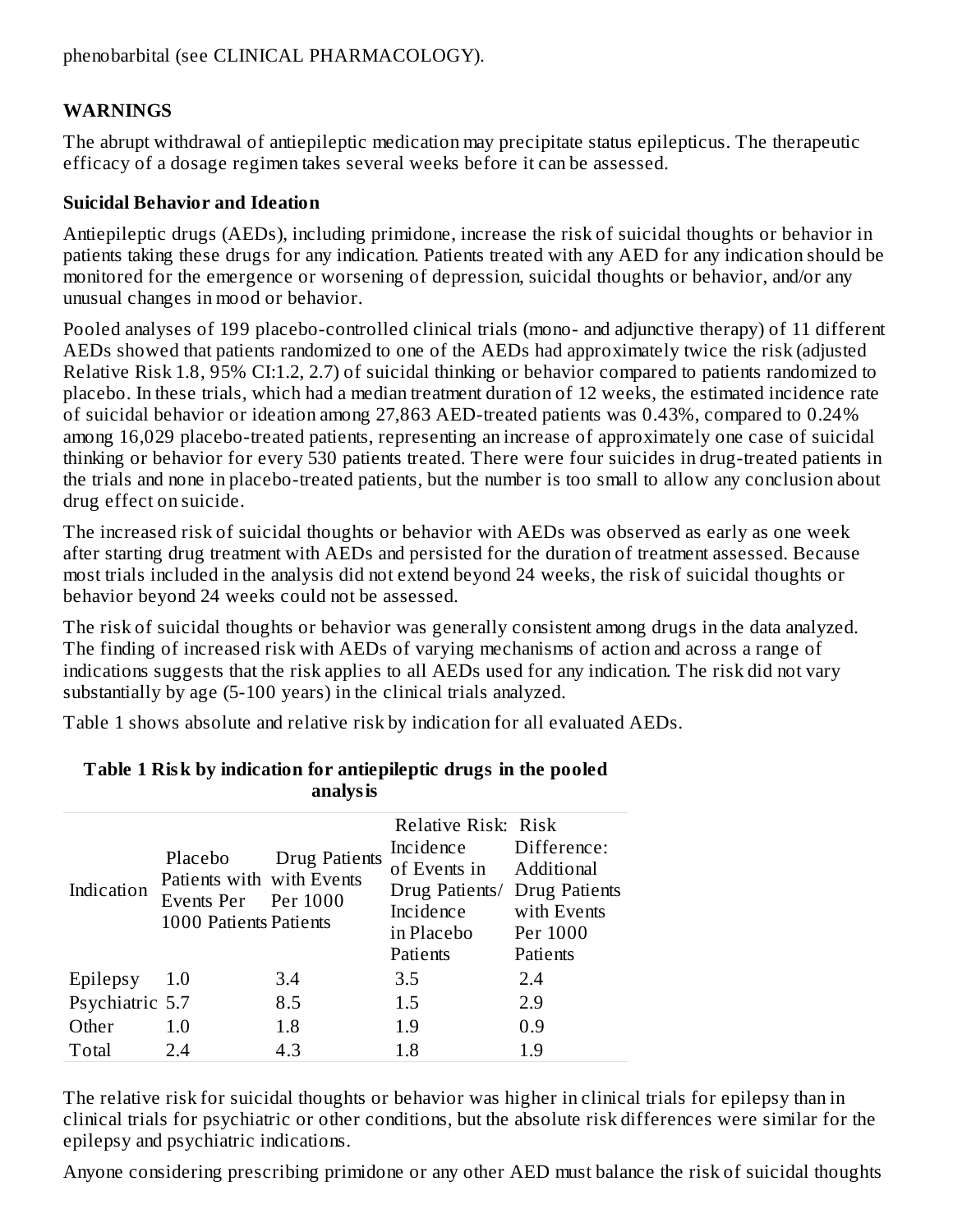or behavior with the risk of untreated illness. Epilepsy and many other illnesses for which AEDs are prescribed are themselves associated with morbidity and mortality and an increased risk of suicidal thoughts and behavior. Should suicidal thoughts and behavior emerge during treatment, the prescriber needs to consider whether the emergence of these symptoms in any given patient may be related to the illness being treated.

Patients, their caregivers, and families should be informed that AEDs increase the risk of suicidal thoughts and behavior and should be advised of the need to be alert for the emergence or worsening of the signs and symptoms of depression, any unusual changes in mood or behavior, or the emergence of suicidal thoughts, behavior, or thoughts about self-harm. Behaviors of concern should be reported immediately to healthcare providers.

## **Usage in Pregnancy**

To provide information regarding the effects of in utero exposure to primidone, physicians are advised to recommend that pregnant patients taking primidone enroll in the North American Antiepileptic Drug (NAAED) Pregnancy Registry. This can be done by calling the toll free number 1-888-233-2334, and must be done by patients themselves. Information on the registry can also be found at the website http://www.aedpregnancyregistry.org/.

The effects of primidone in human pregnancy and nursing infants are unknown.

Recent reports suggest an association between the use of anticonvulsant drugs by women with epilepsy and an elevated incidence of birth defects in children born to these women. Data are more extensive with respect to diphenylhydantoin and phenobarbital, but these are also the most commonly prescribed anticonvulsants; less systematic or anecdotal reports suggest a possible similar association with the use of all known anticonvulsant drugs.

The reports suggesting an elevated incidence of birth defects in children of drug-treated epileptic women cannot be regarded as adequate to prove a definite cause and effect relationship.

There are intrinsic methodologic problems in obtaining adequate data on drug teratogenicity in humans; the possibility also exists that other factors leading to birth defects, *e.g.*, genetic factors or the epileptic condition itself, may be more important than drug therapy. The great majority of mothers on anticonvulsant medication deliver normal infants. It is important to note that anticonvulsant drugs should not be discontinued in patients in whom the drug is administered to prevent major seizures because of the strong possibility of precipitating status epilepticus with attendant hypoxia and threat to life. In individual cases where the severity and frequency of the seizure disorders are such that the removal of medication does not pose a serious threat to the patient, discontinuation of the drug may be considered prior to and during pregnancy, although it cannot be said with any confidence that even minor seizures do not pose some hazard to the developing embryo or fetus.

The prescribing physician will wish to weigh these considerations in treating or counseling epileptic women of childbearing potential. Neonatal hemorrhage, with a coagulation defect resembling vitamin K deficiency, has been described in newborns whose mothers were taking primidone and other anticonvulsants. Pregnant women under anticonvulsant therapy should receive prophylactic vitamin  $\mathrm{K}_1$ therapy for one month prior to, and during, delivery.

# **PRECAUTIONS**

The total daily dosage should not exceed 2 g. Since primidone therapy generally extends over prolonged periods, a complete blood count and a sequential multiple analysis-12 (SMA-12) test should be made every six months.

## **In Nursing Mothers**

There is evidence that in mothers treated with primidone, the drug appears in the milk in substantial quantities. Since tests for the presence of primidone in biological fluids are too complex to be carried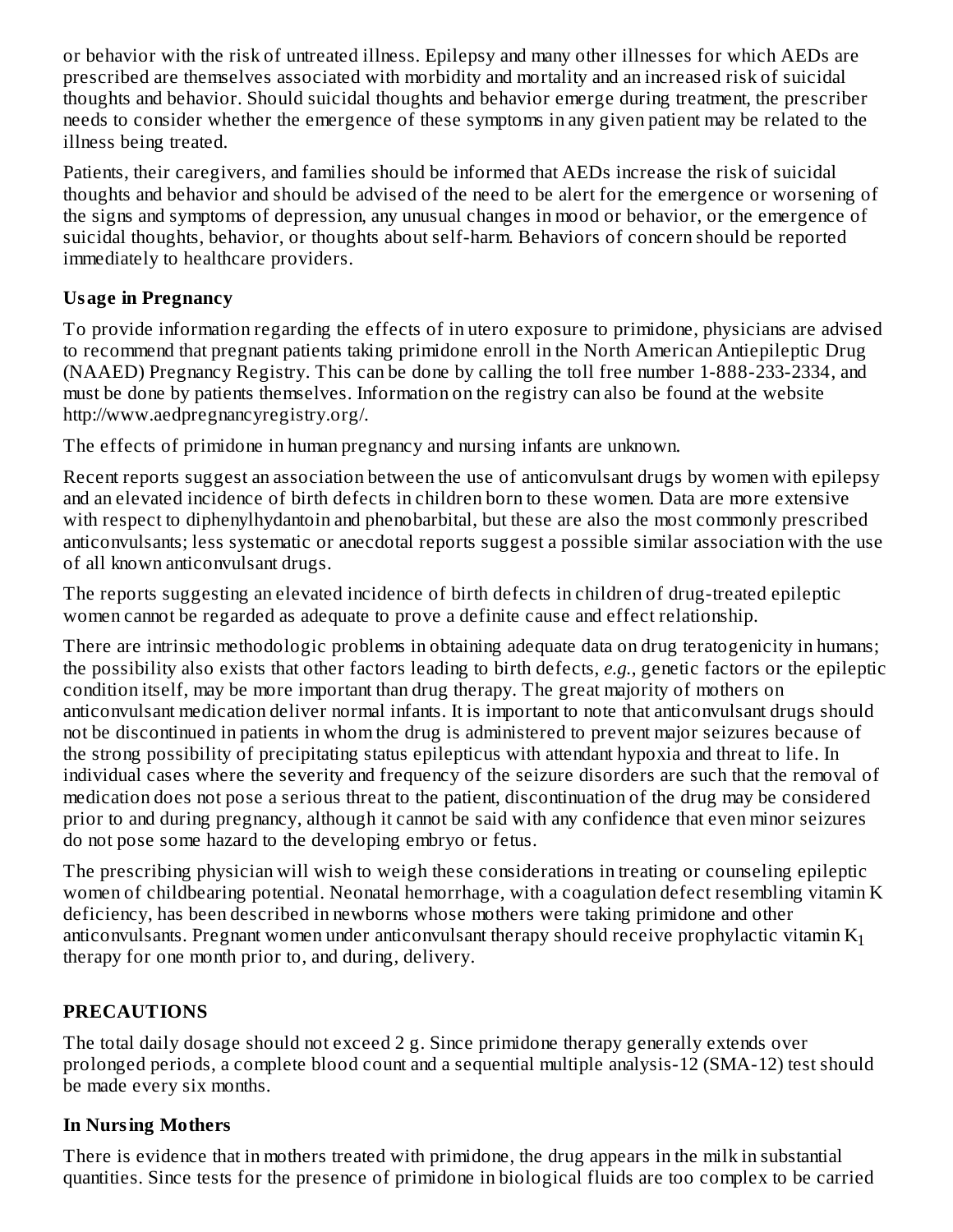out in the average clinical laboratory, it is suggested that the presence of undue somnolence and drowsiness in nursing newborns of primidone-treated mothers be taken as an indication that nursing should be discontinued.

## **Information for Patients**

**Suicidal Thinking and Behavior -** Patients, their caregivers, and families should be counseled that AEDs, including primidone, may increase the risk of suicidal thoughts and behavior and should be advised of the need to be alert for the emergence or worsening of symptoms of depression, any unusual changes in mood or behavior, or the emergence of suicidal thoughts, behavior, or thoughts about selfharm. Behaviors of concern should be reported immediately to healthcare providers.

Patients should be encouraged to enroll in the NAAED Pregnancy Registry if they become pregnant. This registry is collecting information about the safety of antiepileptic drugs during pregnancy. To enroll, patients can call the toll free number 1-888-233-2334 (see **Usage in Pregnancy** section).

Please refer to the Primidone Medication Guide provided with the product for more information.

## **ADVERSE REACTIONS**

The most frequently occurring early side effects are ataxia and vertigo. These tend to disappear with continued therapy, or with reduction of initial dosage. Occasionally, the following have been reported: nausea, anorexia, vomiting, fatigue, hyperirritability, emotional disturbances, sexual impotency, diplopia, nystagmus, drowsiness and morbilliform skin eruptions. Granulocytopenia, agranulocytosis, and red-cell hypoplasia and aplasia, have been reported rarely. These and, occasionally, other persistent or severe side effects may necessitate withdrawal of the drug. Megaloblastic anemia may occur as a rare idiosyncrasy to primidone and to other anticonvulsants. The anemia responds to folic acid without necessity of discontinuing medication.

To report SUSPECTED ADVERSE EVENTS, contact Actavis at 1-800-272-5525 or FDA at 1-800- FDA-1088 or http://www.fda.gov/ for voluntary reporting of adverse reactions.

## **DOSAGE AND ADMINISTRATION**

## **Adult Dosage**

Patients 8 years of age and older who have received no previous treatment may be started on primidone according to the following regimen using either 50 mg or scored 250 mg primidone tablets.

Days 1 to 3: 100 to 125 mg at bedtime. Days 4 to 6: 100 to 125 mg b.i.d. Days 7 to 9: 100 to 125 mg t.i.d. Day 10 to maintenance: 250 mg t.i.d.

For most adults and children 8 years of age and over, the usual maintenance dosage is three to four 250 mg primidone tablets daily in divided doses (250 mg t.i.d. or q.i.d.). If required, an increase to five or six 250 mg tablets daily may be made but daily doses should not exceed 500 mg q.i.d.

#### **INITIAL: ADULTS AND CHILDREN OVER 8**

| $KEY: . = 50$ mg tablet |  |                 |                      | $\bullet$ = 250 mg tablet |                      |  |
|-------------------------|--|-----------------|----------------------|---------------------------|----------------------|--|
| <b>DAY</b>              |  | $1 \t2 \t3 \t4$ |                      | - 5                       | 6                    |  |
| AM<br><b>NOON</b>       |  |                 | $\ddot{\phantom{0}}$ | $\ddot{\phantom{0}}$      | $\ddot{\phantom{0}}$ |  |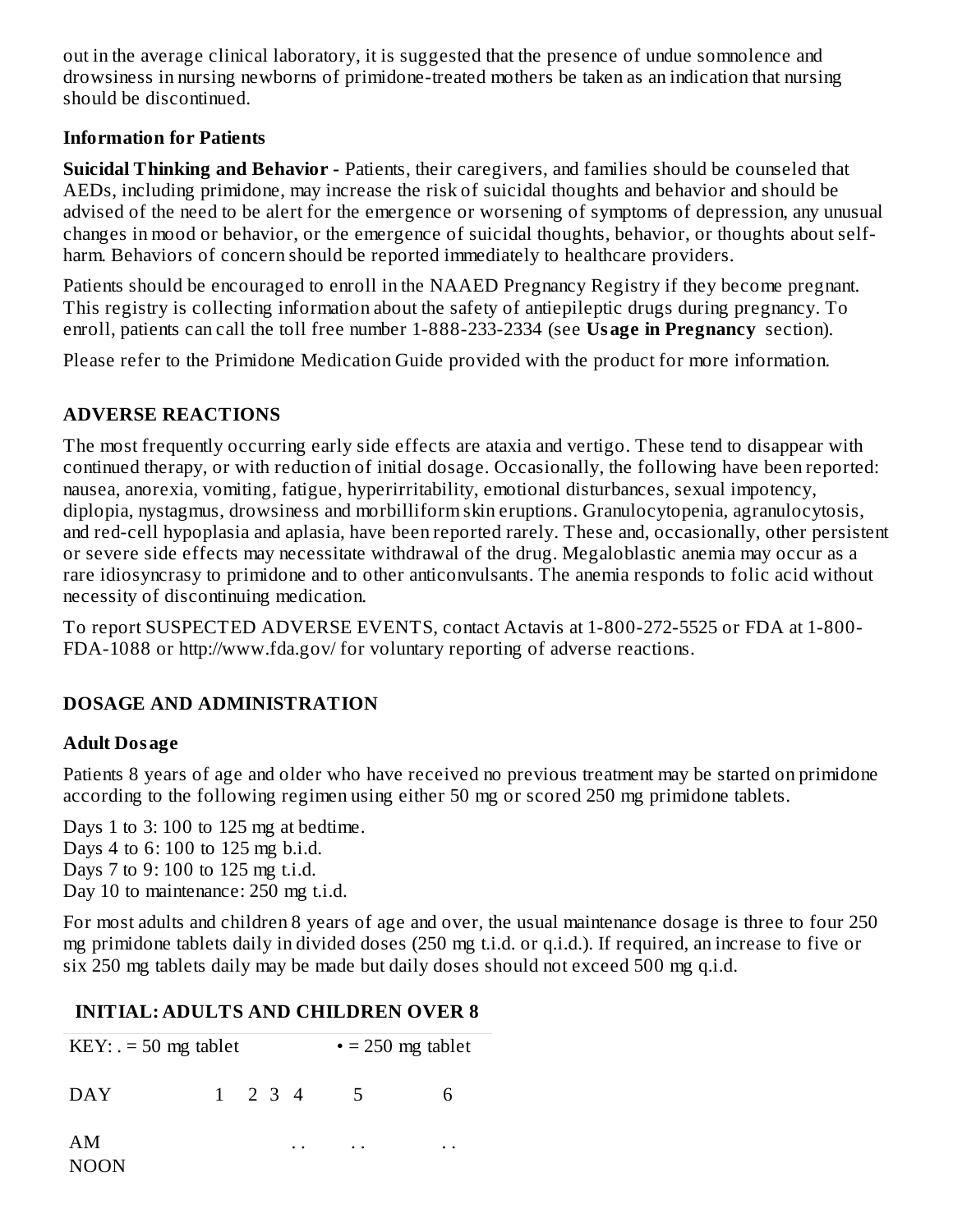| <b>PM</b>   |          |               |                                           |
|-------------|----------|---------------|-------------------------------------------|
| <b>NOON</b> |          |               | $\ldots$ $\ldots$ • Adjust to Maintenance |
| AM          |          |               |                                           |
| <b>DAY</b>  | 7 8 9 10 | 11            | 12                                        |
| <b>PM</b>   | .        | $\cdot \cdot$ | $\cdot\cdot$                              |

Dosage should be individualized to provide maximum benefit. In some cases, serum blood level determinations of primidone may be necessary for optimal dosage adjustment. The clinically effective serum level for primidone is between 5 to 12 µg/mL.

#### **In Patients Already Receiving Other Anticonvulsants**

Primidone should be started at 100 to 125 mg at bedtime and gradually increased to maintenance level as the other drug is gradually decreased. This regimen should be continued until satisfactory dosage level is achieved for the combination, or the other medication is completely withdrawn. When therapy with primidone alone is the objective, the transition from concomitant therapy should not be completed in less than two weeks.

## **Pediatric Dosage**

For children under 8 years of age, the following regimen may be used:

Days 1 to 3:50 mg at bedtime. Days 4 to 6: 50 mg b.i.d. Days 7 to 9: 100 mg b.i.d. Day 10 to maintenance: 125 mg t.i.d. to 250 mg t.i.d.

For children under 8 years of age, the usual maintenance dosage is 125 to 250 mg three times daily or, 10 to 25 mg/kg/day in divided doses.

## **HOW SUPPLIED**

Primidone Tablets USP, 250 mg are scored, round, white tablets imprinted **DAN DAN** and **5321** supplied in bottles of 100 and 1000.

Store at 20°-25°C (68°-77°F) [See USP Controlled Room Temperature].

Dispense in a tight, light-resistant container with a child-resistant closure.

Manufactured by: Watson Pharma Private Ltd. Verna, Salcette Goa 403 722 INDIA

Distributed by: Actavis Pharma, Inc. Parsippany, NJ 07054

Revised: April 2016 190832-3

#### **MEDICATION GUIDE**

## **Primidone (prim' i done) Tablets, USP**

Read this Medication Guide before you start taking primidone and each time you get a refill. There may be new information. This information does not take the place of talking to your healthcare provider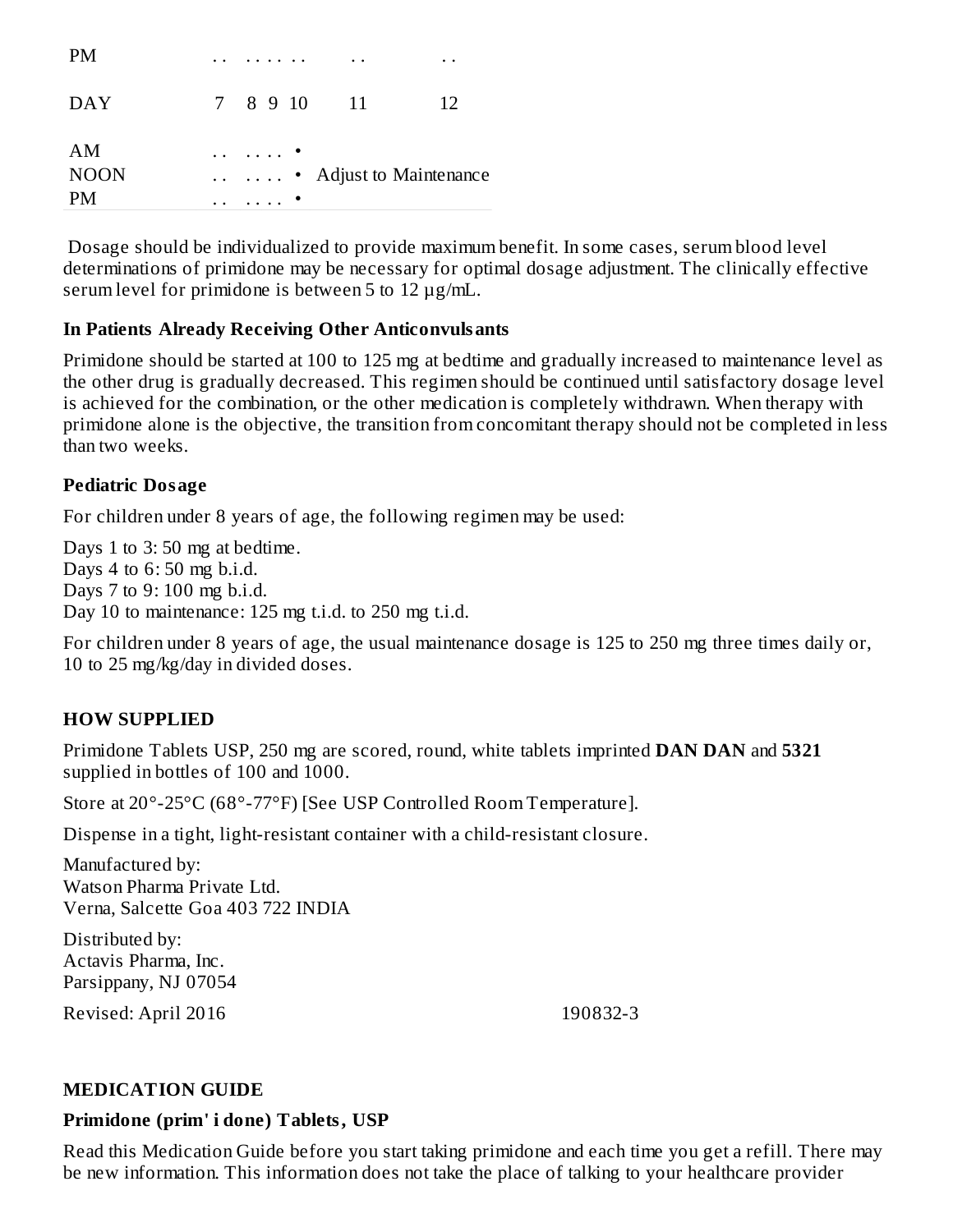about your medical condition or treatment.

## **What is the most important information I should know about Primidone? Do not stop taking Primidone without first talking to your healthcare provider.**

Stopping primidone suddenly can cause serious problems.

#### **Primidone can caus e s erious side effects, including:**

**1. Like other antiepileptic drugs, Primidone may caus e suicidal thoughts or actions in a very small number of people, about 1 in 500.**

#### **Call a healthcare provider right away if you have any of thes e symptoms, especially if they are new, wors e, or worry you:**

- thoughts about suicide or dying
- attempts to commit suicide
- new or worse depression
- new or worse anxiety
- feeling agitated or restless
- panic attacks
- trouble sleeping (insomnia)
- new or worse irritability
- acting aggressive, being angry, or violent
- acting on dangerous impulses
- an extreme increase in activity and talking (mania)
- other unusual changes in behavior or mood

# **How can I watch for early symptoms of suicidal thoughts and actions?**

- Pay attention to any changes, especially sudden changes, in mood, behaviors, thoughts, or feelings.
- Keep all follow-up visits with your healthcare provider as scheduled. Call your healthcare provider between visits as needed, especially if you are worried about symptoms.

## **Do not stop Primidone without first talking to a healthcare provider.**

Stopping primidone suddenly can cause serious problems. Stopping a seizure medicine suddenly in a patient who has epilepsy can cause seizures that will not stop (status epilepticus).

Suicidal thoughts or actions can be caused by things other than medicines. If you have suicidal thoughts or actions, your healthcare provider may check for other causes.

# **What is Primidone?**

Primidone is a prescription medicine used alone or with other medicines to treat people with:

- generalized tonic-clonic (grand mal) seizures
- complex partial (psychomotor) seizures
- partial (focal) epileptic seizures.

## **Who should not take Primidone?**

Do not take primidone if you:

- have a genetic disorder called porphyria
- are allergic to phenobarbital

# **What should I tell my healthcare provider before taking Primidone?**

Before you take primidone, tell your healthcare provider if you:

- have or have had depression, mood problems or suicidal thoughts or behavior
- have any other medical conditions
- are pregnant or planning to become pregnant. Primidone may harm your unborn baby. Tell your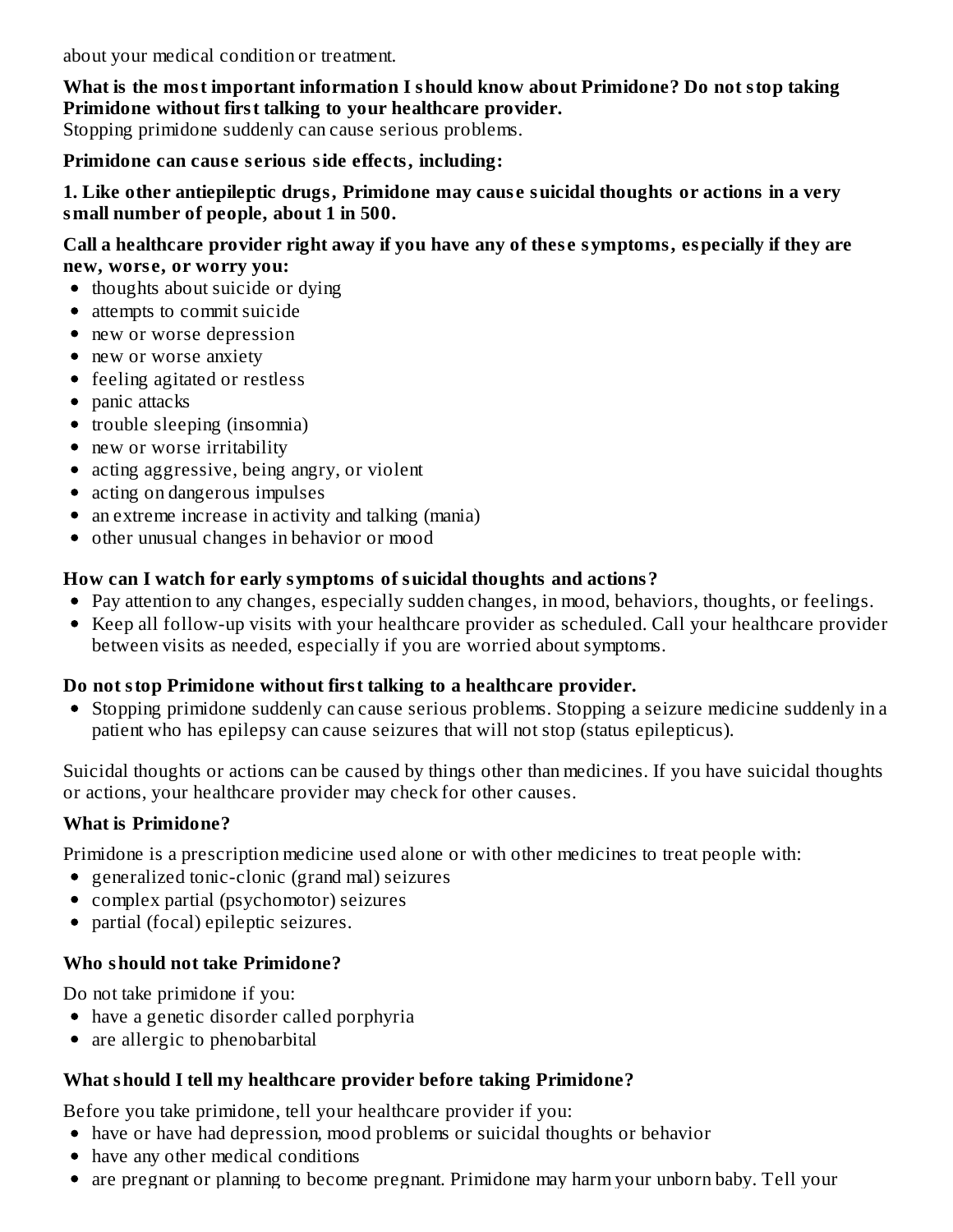are pregnant or planning to become pregnant. Primidone may harm your unborn baby. Tell your healthcare provider right away if you become pregnant while taking primidone. You and your healthcare provider will decide if you should take primidone while you are pregnant.

- If you become pregnant while taking primidone, talk to your healthcare provider about registering with the North American Antiepileptic Drug (NAAED) Pregnancy Registry. You can enroll in this registry by calling 1-888-233-2334. The purpose of this registry is to collect information about the safety of antiepileptic drugs during pregnancy.
- are breastfeeding or plan to breastfeed. Primidone can pass into breast milk. Talk to your healthcare  $\bullet$ provider about the best way to feed your baby if you take primidone.

**Tell your healthcare provider about all the medicines you take,** including prescription and nonprescription medicines, vitamins, and herbal supplements. Taking primidone with certain other medicines can cause side effects or affect how well they work. Do not start or stop other medicines without talking to your healthcare provider.

Know the medicines you take. Keep a list of them and show it to your healthcare provider and pharmacist each time you get a new medicine.

## **How should I take Primidone?**

Take primidone exactly as prescribed. Your healthcare provider will tell you how much primidone to take and when to take it.

- Your healthcare provider may change your dose. Do not change your dose without talking to your healthcare provider.
- Do not stop taking primidone without first talking to your healthcare provider. Stopping primidone suddenly can cause serious problems.
- If you take too much primidone, call your healthcare provider or local Poison Control Center right away.

# **What should I avoid while taking Primidone?**

- Primidone can make you sleepy or dizzy. Do not drink alcohol or take other drugs that make you sleepy or dizzy while taking primidone without first discussing this with your healthcare provider. Taking primidone with alcohol or drugs that cause sleepiness or dizziness may make your sleepiness or dizziness worse.
- Do not drive, operate heavy machinery, or do other dangerous activities until you know how primidone affects you. Primidone can slow your thinking and motor skills.

#### **What are the possible side effects of Primidone? See "What is the most important information I should know about Primidone?".**

Primidone may cause other serious side effects including:

- Sleepiness that can be severe, especially when you first start taking primidone.
- Primidone may rarely cause blood problems. Symptoms may include:
	- fever, swollen glands, or sore throat that come and go or do not go away
	- Frequent infections or an infection that does not go away
	- o tiredness
	- shortness of breath
- Primidone may rarely cause allergic reactions. Symptoms may include:
	- $\circ$  skin rash
	- hives
	- sores in your mouth
	- blistering or peeling skin

The most common side effects of primidone include:

• problems with walking and moving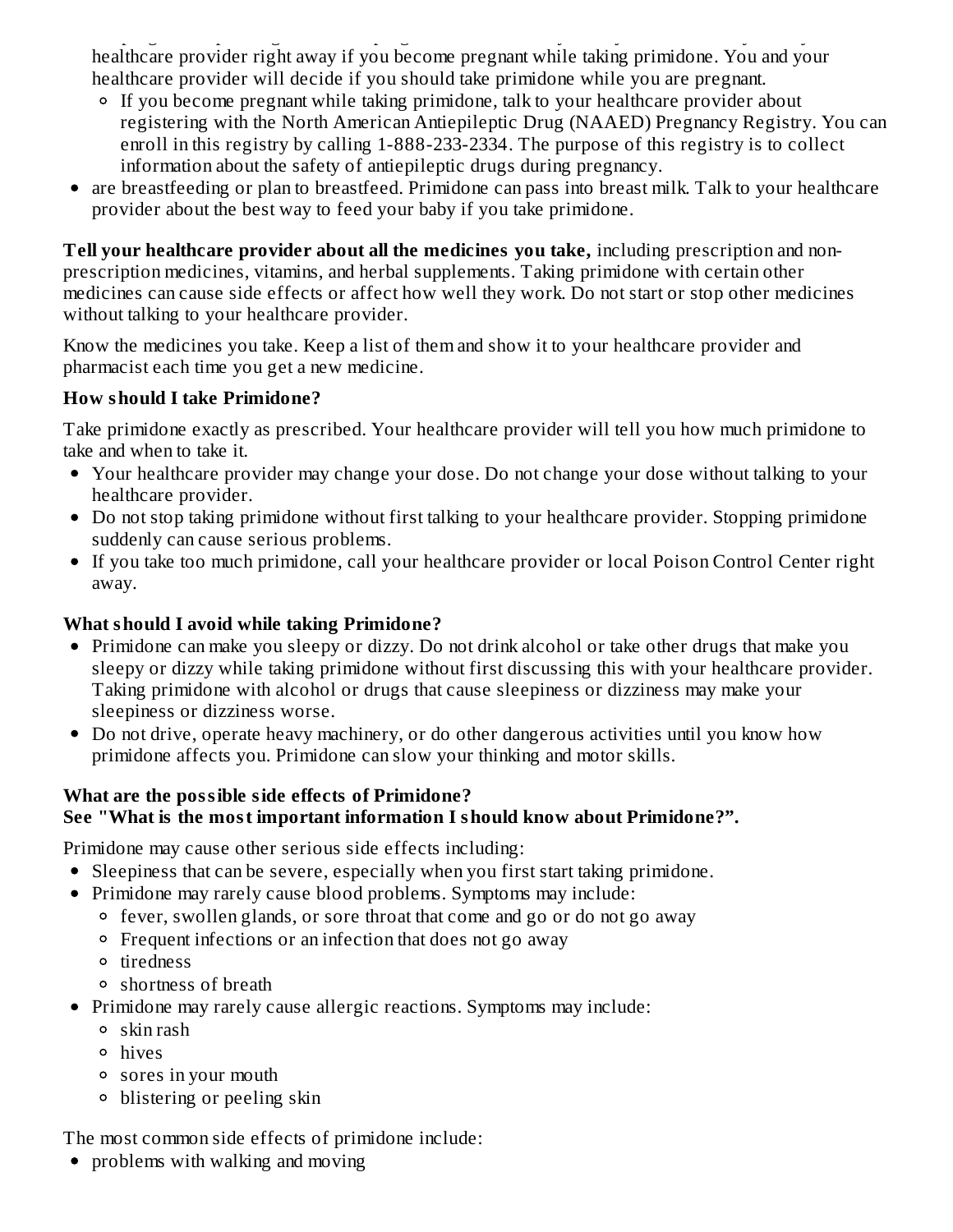• feelings of dizziness, spinning, or swaying (vertigo)

These are not all the possible side effects of primidone. For more information, ask your healthcare provider or pharmacist.

Tell your healthcare provider if you have any side effect that bothers you or that does not go away.

## **Call your doctor for medical advice about side effects. You may report side effects to FDA at 1- 800-FDA-1088.**

## **How should I store Primidone?**

Store primidone at room temperature between 68ºF to 77ºF (20ºC to 25ºC) in a tight, light-resistant container.

## **Keep Primidone and all medicines out of the reach of children.**

#### **General Information about Primidone**

Medicines are sometimes prescribed for purposes other than those listed in a Medication Guide. Do not use primidone for a condition for which it was not prescribed. Do not give primidone to other people, even if they have the same symptoms that you have. It may harm them.

This Medication Guide summarizes the most important information about primidone. If you would like more information, talk with your healthcare provider. You can ask your pharmacist or healthcare provider for information about primidone that is written for health professionals. For more information, go to www.actavis.com or call 1-800-272-5525.

#### **What are the ingredients in Primidone?**

Active Ingredient: primidone

Inactive ingredients: colloidal silicon dioxide, docusate sodium, magnesium stearate, microcrystalline cellulose, sodium benzoate, sodium starch glycolate and stearic acid.

Manufactured by: Watson Pharma Private Ltd. Verna, Salcette Goa 403 722 INDIA

Distributed by: Actavis Pharma, Inc. Parsippany, NJ 07054

This Medication Guide has been approved by the U.S. Food and Drug Administration

Revised: April 2016 190832-3

## **PRINCIPAL DISPLAY PANEL**

NDC 0591-5321-01 Primidone Tablets, USP 250 mg

100 Tablets Rx Only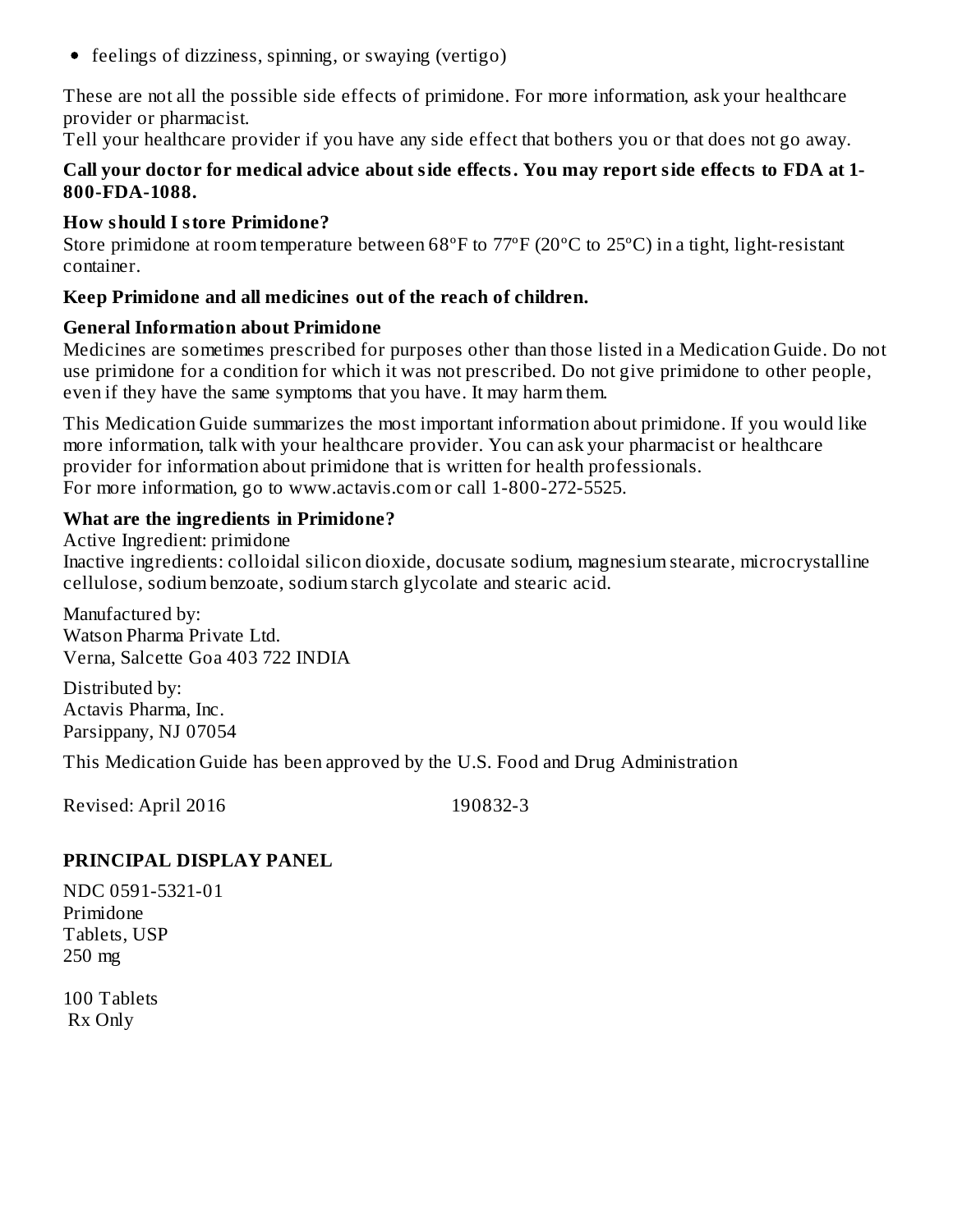

| <b>PRIMIDONE</b><br>primidone tablet                      |              |                                                            |  |                                       |  |                                     |  |
|-----------------------------------------------------------|--------------|------------------------------------------------------------|--|---------------------------------------|--|-------------------------------------|--|
|                                                           |              |                                                            |  |                                       |  |                                     |  |
| <b>Product Information</b>                                |              |                                                            |  |                                       |  |                                     |  |
| Product Type                                              |              | HUMAN PRESCRIPTION DRUG<br>Item Code (Source)              |  |                                       |  | NDC:0591-5321                       |  |
| <b>Route of Administration</b>                            |              | ORAL                                                       |  |                                       |  |                                     |  |
|                                                           |              |                                                            |  |                                       |  |                                     |  |
| <b>Active Ingredient/Active Moiety</b>                    |              |                                                            |  |                                       |  |                                     |  |
|                                                           |              | <b>Ingredient Name</b>                                     |  | <b>Basis of Strength</b>              |  | Strength                            |  |
|                                                           |              | PRIMIDONE (UNII: 13AFD7670Q) (PRIMIDONE - UNII:13AFD7670Q) |  | <b>PRIMIDONE</b>                      |  | 250 mg                              |  |
|                                                           |              |                                                            |  |                                       |  |                                     |  |
| <b>Inactive Ingredients</b>                               |              |                                                            |  |                                       |  |                                     |  |
|                                                           |              | <b>Ingredient Name</b>                                     |  |                                       |  | Strength                            |  |
| <b>SILICON DIO XIDE (UNII: ETJ7Z6 XBU4)</b>               |              |                                                            |  |                                       |  |                                     |  |
| DOCUSATE SODIUM (UNII: F05Q2T2JA0)                        |              |                                                            |  |                                       |  |                                     |  |
| MAGNESIUM STEARATE (UNII: 70097M6I30)                     |              |                                                            |  |                                       |  |                                     |  |
| CELLULOSE, MICRO CRYSTALLINE (UNII: OP1R32D61U)           |              |                                                            |  |                                       |  |                                     |  |
| SODIUM BENZOATE (UNII: OJ245FE5EU)                        |              |                                                            |  |                                       |  |                                     |  |
| SO DIUM STARCH GLYCOLATE TYPE A POTATO (UNII: 5856J3G2A2) |              |                                                            |  |                                       |  |                                     |  |
| STEARIC ACID (UNII: 4ELV7Z65AP)                           |              |                                                            |  |                                       |  |                                     |  |
|                                                           |              |                                                            |  |                                       |  |                                     |  |
| <b>Product Characteristics</b>                            |              |                                                            |  |                                       |  |                                     |  |
| Color                                                     | <b>WHITE</b> | <b>Score</b>                                               |  | 2 pieces                              |  |                                     |  |
| <b>Shape</b>                                              | <b>ROUND</b> | <b>Size</b>                                                |  | $10 \,\mathrm{mm}$                    |  |                                     |  |
| <b>Flavor</b>                                             |              | <b>Imprint Code</b>                                        |  | DAN; DAN; 5321                        |  |                                     |  |
| <b>Contains</b>                                           |              |                                                            |  |                                       |  |                                     |  |
|                                                           |              |                                                            |  |                                       |  |                                     |  |
| <b>Packaging</b>                                          |              |                                                            |  |                                       |  |                                     |  |
| <b>Item Code</b><br>#                                     |              | <b>Package Description</b>                                 |  | <b>Marketing Start</b><br><b>Date</b> |  | <b>Marketing End</b><br><b>Date</b> |  |